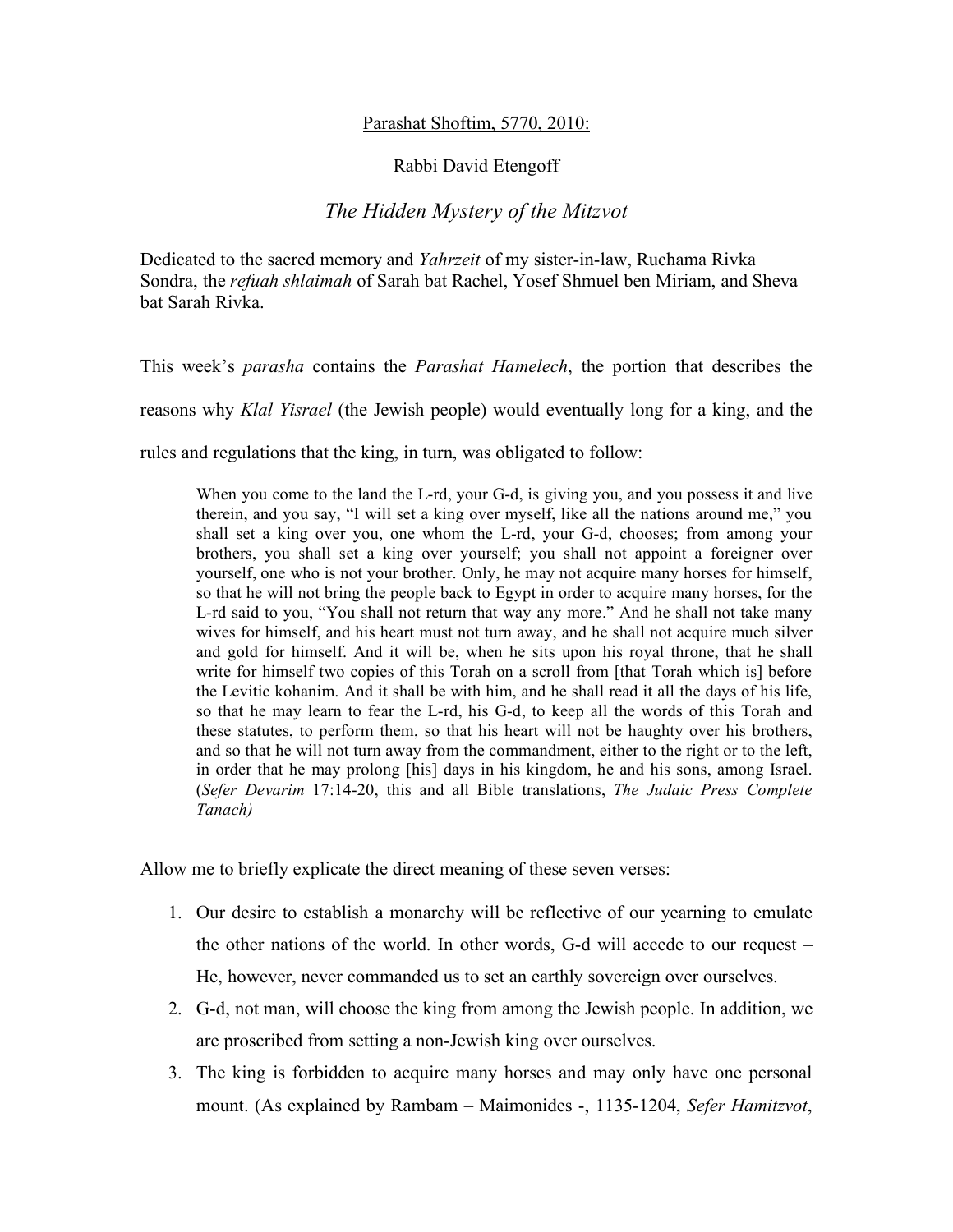Negative Commandment number 363). The Torah explains this prohibition in very clear terms: "so that he will not bring the people back to Egypt in order to acquire many horses, for the L-rd said to you, "You shall not return that way any more."

- 4. The sovereign is disallowed from marrying an excessive amount of women. Why? So that "his heart must not turn away [from Hashem and His Torah]."
- 5. The king is prohibited from acquiring an unwarranted personal fortune. This quite simply would cause him to ceaselessly focus upon his own self-aggrandizement, instead of upon his responsibilities to be a true servant of Hashem and to serve the people's needs.
- 6. The king is obligated to write two *sifrei Torah* (Torah scrolls) and to study them on a constant and ongoing basis. Once again, the rationale inherent in this commandment is presented explicitly in our passage: "so that he may learn to fear the L-rd, his G-d, to keep all the words of this Torah and these statutes, to perform them, so that his heart will not be haughty over his brothers, and so that he will not turn away from the commandment, either to the right or to the left…"

*Sefer Melachim* I: 3:5-12 teaches us that *Shlomo Hamelech* (King Solomon) was the wisest man who ever lived. Rabbeinu Shimshon Raphael Hirsch *zatzal* (1808-1888), in his *Commentary on the Siddur*, explains two components of wisdom in a unique fashion. In his view, *da'at* "...denotes the true perception of the real nature of things and conditions," whereas *binah* "is the insight into the interrelationships of things, to be gained by logical judgment." He further contrasts these two terms in the following manner:

*Da'ath*, to a great extent, is a talent given to man which develops by itself in and through experience. But he cannot acquire *binah* without an effort on his own part. Therefore [in the fourth *bracha* of the *Amidah*] the term *melamade* [teach] is employed with reference to *binah* instead of *chonen* [that which is given in kindness]…The acquisition of *binah* requires strenuous effort to which man may not be equal and for which he may well lack the strength; for this reason he cannot attain *binah* without the help of G-d.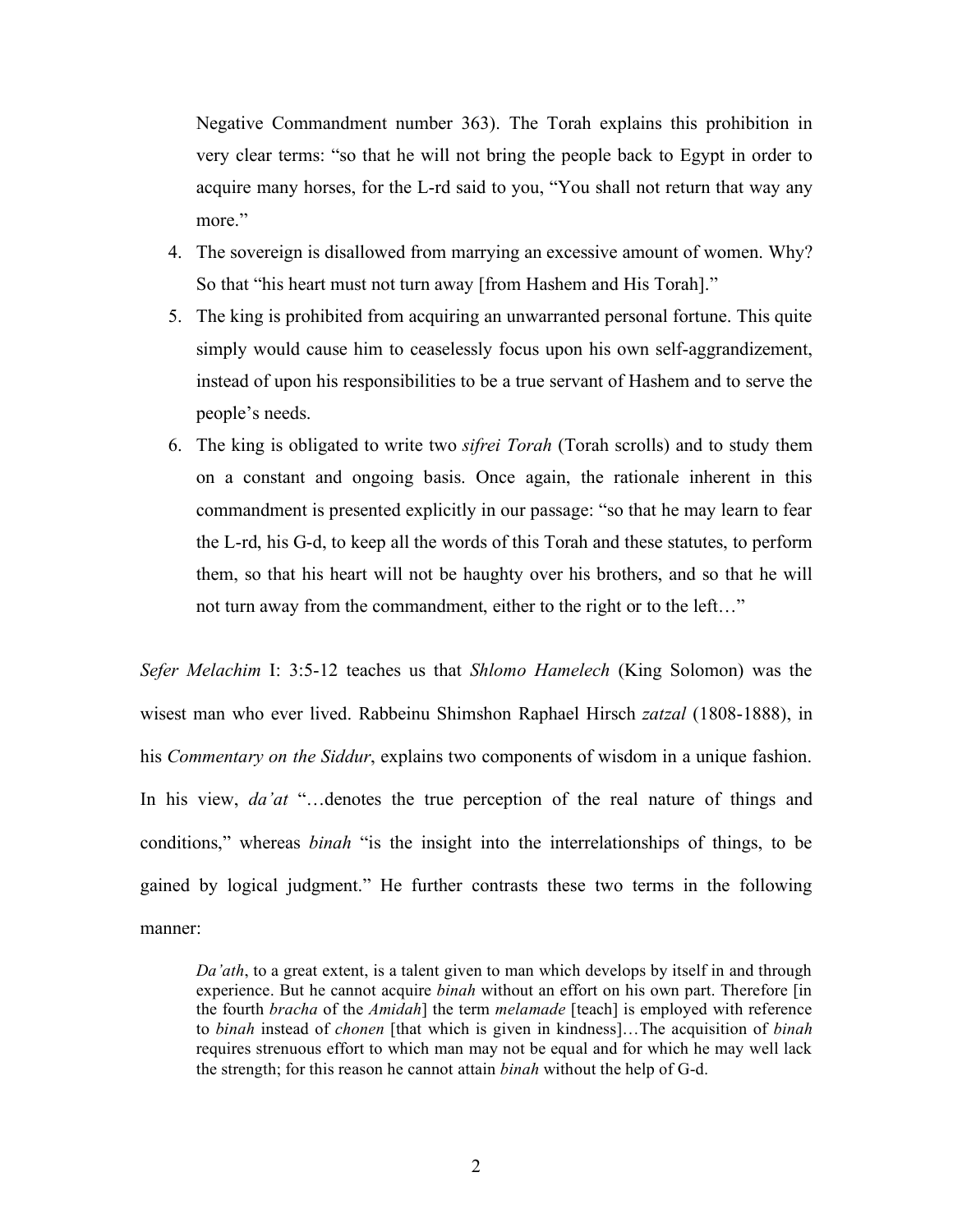In a word, *da'at* is the ability to accurately perceive the real nature of the world. It is gifted to man. *Binah*, however, is difficult to acquire and something that one must constantly strive to attain. This struggle can only be won with the help of our Creator.

*Shlomo Hamelech* received the greatest *da'at* from Hashem. Moreover, with G-d's help

and love, he acquired the most profound *binah* that any man could ever achieve:

In Gibeon the L-rd appeared to Solomon in a dream by night; and G-d said, "Ask what I shall give you." And Solomon said, "You have done Your servant David my father great kindness, as he walked before you in truth, and in righteousness, and in uprightness of heart with You; and You have kept for him this great kindness, that You have given him a son to sit on his throne, as (it is) this day. And now, O L-rd my G-d, You have made Your servant king instead of David my father; and I (am but) a little child; I do not know (how) to go out or come in. And your servant (is) in the midst of Your people which you have chosen, a great people, that cannot be numbered nor counted for multitude. Give (therefore) Your servant an understanding heart to judge Your people, that I may discern between good and bad; for who is able to judge this Your great people?" And the speech pleased the L-rd, that Solomon had asked this thing. And G-d said to him, "Because you have asked this thing, and have not asked for yourself long life; neither have you asked riches for yourself, nor have you asked the life of your enemies; but have asked for yourself understanding to discern judgment. Behold, I have done according to your word; behold, I have given you a wise and understanding heart; so that there was none like you before you, nor after you shall any arise like you." (Ibid. , emphasis my own)

Given King Solomon's incredible brilliance, one would have thought that he, perhaps more than any other person, would have been singularly successful in keeping both the content and intent of the *mitzvot*. Unfortunately, however, he violated each of the prohibitions that are delineated in the *Parashat Hamelech*:

The reason for these prohibitions – against accumulating wives, horses and money – is explicitly stated in the Torah: "He may not acquire many horses for himself, so that he will not bring the people back to Egypt in order to acquire many horses... He shall not take many wives for himself, so that his heart shall not turn away [from G-d], and he shall not acquire much silver and gold for himself." Because the reasons for these mitzvot are known, many decided to disregard them [claiming that the reasons do not apply to them]—even Solomon, despite his incredible wisdom and knowledge, and despite the fact that he was dubbed "a friend of G-d" [fell into this trap]. (Rambam, ibid., Negative Commandment number 365, translation, Berel Bell, emphasis my own)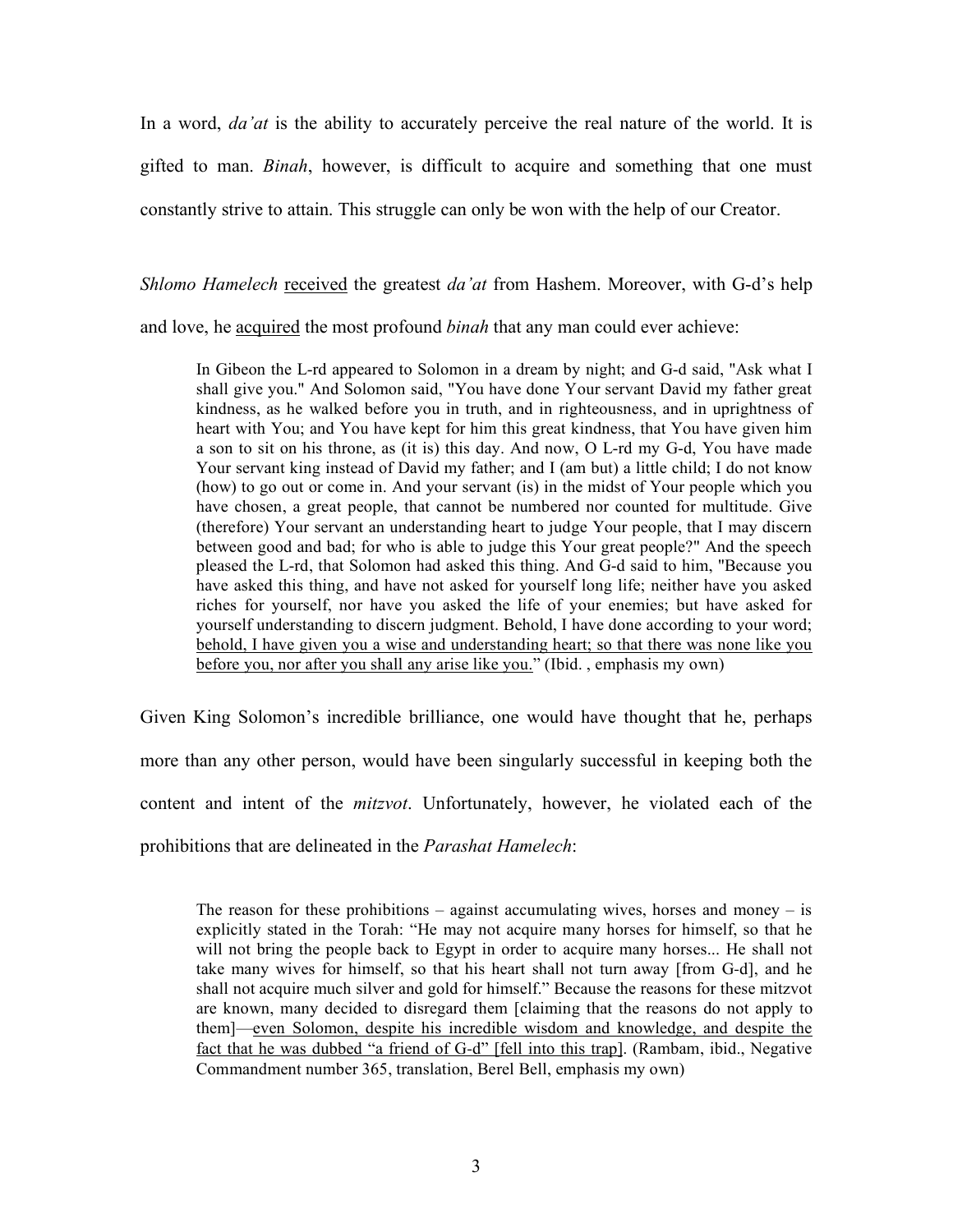The Rambam utilized *Shlomo Hamelech*'s failure to fulfill these *mitzvot* as an opportunity to teach us a crucial lesson about the hidden nature of G-d's commandments:

This is a valuable lesson for us all. Were we to know the reasons behind all the mitzvot, we would find reasons to abolish them all. If Solomon made this mistake, certainly the un-schooled general public would do the same, saying, "G-d only commanded us to do this, and forbade us from doing that, because of such and such. We will be meticulous regarding the reason why the mitzvah was given—but will disregard the mitzvah itself." And the entire religion would thus be lost. Therefore G-d concealed the reasons behind [many of] the mitzvot, and most of the reasons are beyond the comprehension of the general population. (Ibid. , emphasis my own)

Thus, Hashem purposely hid the rationale inherent in the commandments from us so that we would not dismiss it through our rationalizations. Were we to do so, G-d forbid, "the entire religion would thus be lost." After all, to paraphrase Sigmund Freud (1856-1939): "When it comes to rationalizations, every man is a genius."

In addition, Maimonides noted in *Sefer Hamitzvot* that one should never think that our inability to comprehend the innate meaning of the *mitzvot* means that they are devoid of rationale. Instead: "… there is not one that doesn't have logic and reason. They are all [perfect], as the prophet [King David, *Sefer Tehillim* 19:9] testifies, 'The orders of the Lrd are upright, causing the heart to rejoice; the commandment of the L-rd is clear, enlightening the eyes.'" Thus, according to the Rambam, G-d deliberately hid the *taamei Hamitzvot* (reasons of the Commandments) from us, so that we would be able to authentically serve Him from the innermost depths of our hearts and souls, instead of merely from our all too limited intellects.

Allow me to conclude with the Rambam's final words in the *Sefer Hamitzvot*: "And I beseech G-d for assistance in fulfilling all that He commanded, and [the strength to help me] distance [myself] from all that He forbade." May this prayer be upon our lips and in